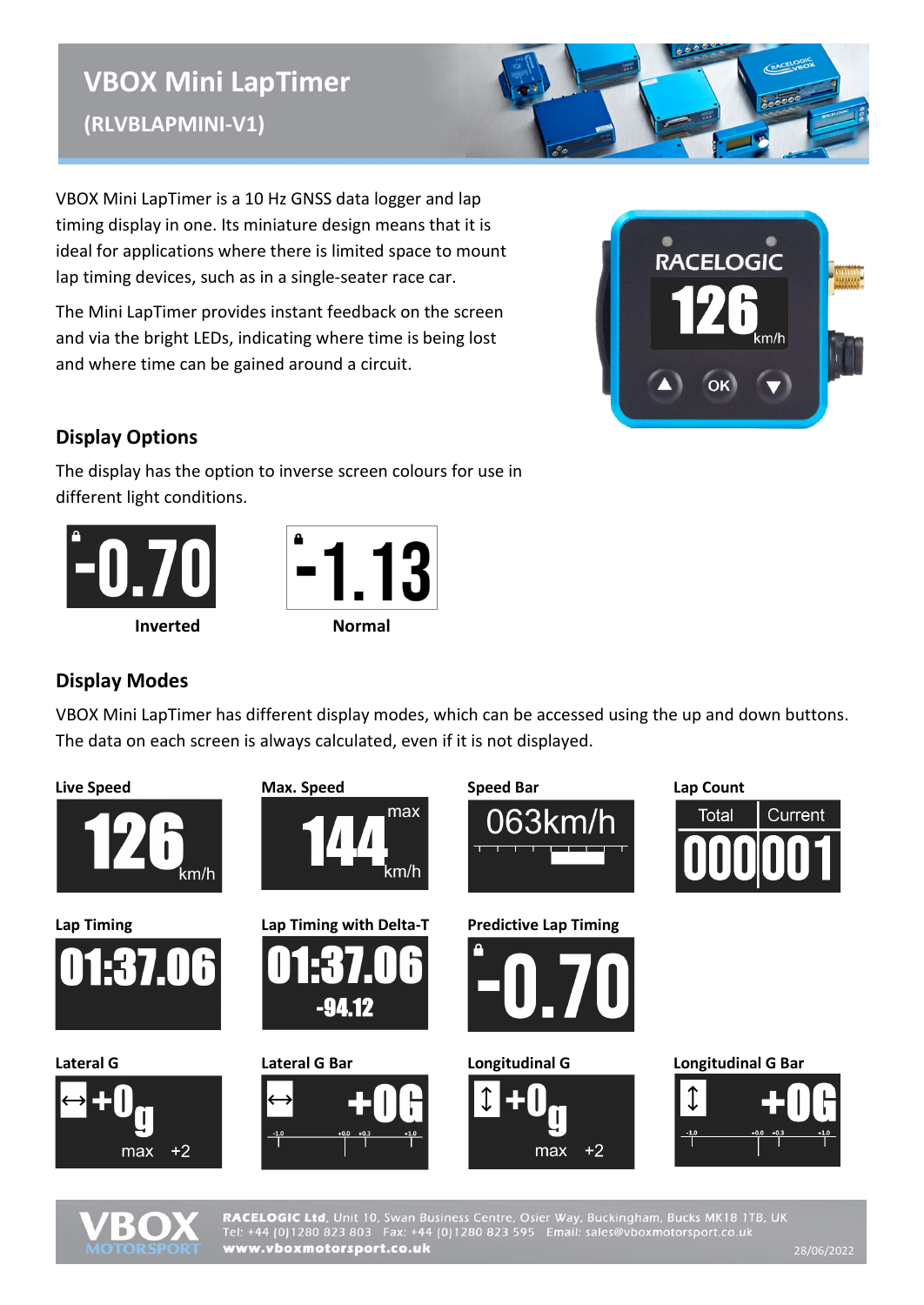# **VBOX Mini LapTimer**

**(RLVBLAPMINI-V1)** 



#### **Connectors**

| <b>GNSS Antenna Connector - SMA</b> |            |     |                                            |
|-------------------------------------|------------|-----|--------------------------------------------|
|                                     | <b>PIN</b> | 1/O | <b>Function</b>                            |
|                                     | Centre     |     | RF Signal /<br>Power for active<br>antenna |
|                                     | Chassis    |     | Ground                                     |

| <b>Can, Serial and Power - Hirose</b> |            |     |                 |
|---------------------------------------|------------|-----|-----------------|
|                                       | <b>PIN</b> | I/O | <b>Function</b> |
|                                       |            |     | RX              |
|                                       |            |     | <b>TX</b>       |
|                                       | 2          |     | Ground          |
|                                       |            | /0  | <b>CAN LOW</b>  |
|                                       |            | 1/O | <b>CAN High</b> |
|                                       | 6          |     | Power           |



#### **General Specification**

| <b>Environmental and Physical</b> |                                                                 |  |
|-----------------------------------|-----------------------------------------------------------------|--|
| <b>Unit Connection</b>            | 1x HR30 6w socket (Power & Data), 1 x SMA socket (GNSS Antenna) |  |
| <b>IP Rating</b>                  | <b>IP65</b>                                                     |  |
| <b>Operating Temp</b>             | $-20$ to $+70^{\circ}$ C                                        |  |
| <b>Power</b>                      | $<$ 1.5 W                                                       |  |
| <b>Input Voltage</b>              | $7 - 30$ V DC                                                   |  |
| <b>Dimensions</b>                 | 50 x 50 x 26.7 mm (exc. connectors)                             |  |
| Weight                            | 103 g (excluding cables and accessories)                        |  |





RACELOGIC Ltd, Unit 10, Swan Business Centre, Osier Way, Buckingham, Bucks MK18 1TB, UK<br>Tel: +44 (0)1280 823 803 Fax: +44 (0)1280 823 595 Email: sales@vboxmotorsport.co.uk<br>www.vboxmotorsport.co.uk